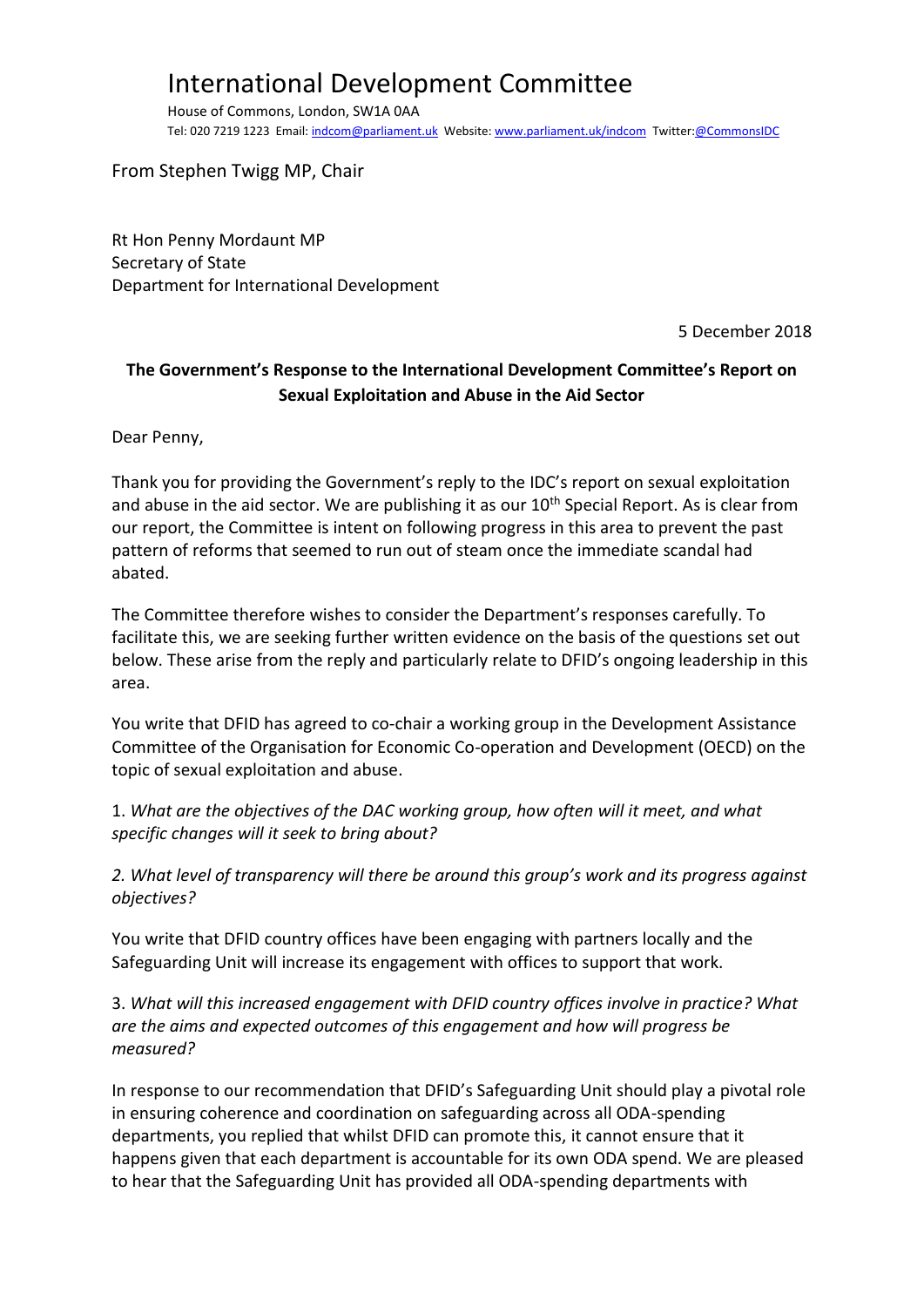detailed guidance on safeguarding, and that these departments endorsed the donor set of commitments presented at the summit. However:

*4. We would like to know whether your Department will be taking steps to assess whether, and in what way, the endorsements received from other departments are being translated into action?*

*5. Where does responsibility sit for reporting that safeguarding standards and commitments are met across government?*

*6. If responsibility sits within DFID, what changes have these departments made to safeguarding procedure since the new guidance was issued?*

If this is not the case, the Committee shall be writing to each department seeking this information.

We were concerned to hear that, within DFID, safeguarding investigations are still being conducted by the Internal Audit Department's Counter Fraud Section. Whilst it is encouraging to hear that the team has received specialist training from CHS Alliance in investigating allegations of sexual exploitation and abuse, and that they are in the process of recruiting two additional specialist safeguarding investigators, we are disappointed that such specialism is not already embedded.

## *7. When will the specialist safeguarding investigators be employed?*

*8. Will the name of the Counter Fraud Section be changed to reflect its dual purpose and responsibility also for safeguarding?*

We were also surprised to learn that safeguarding investigations which have been conducted by DFID's partners are quality assured by the Counter Fraud Section, considering the current lack of expertise on safeguarding investigations within this team.

*9. Will the new specialist safeguarding investigators are in post, will they have responsibility for assuring the quality of safeguarding investigations carried out by delivery partners?*

As highlighted in the Government's reply, DFID announced at the Safeguarding Summit that it would support the establishment of a Resource and Support Hub to provide guidance drawing on the latest research alongside support and training to NGOs and others, and that this will include access to specialist investigators.

*10. When will the Resource and Support Hub be fully operational?*

- *How much will it cost and how many staff will it have and at what grade?*
- *To whom will the head of the Hub report?*
- *How will support and resources be accessed from the Hub and who will be eligible for such assistance?*

Overall, we are concerned that there does not appear to be a mechanism in place for holding all those who made pledges at the Safeguarding Conference in October accountable